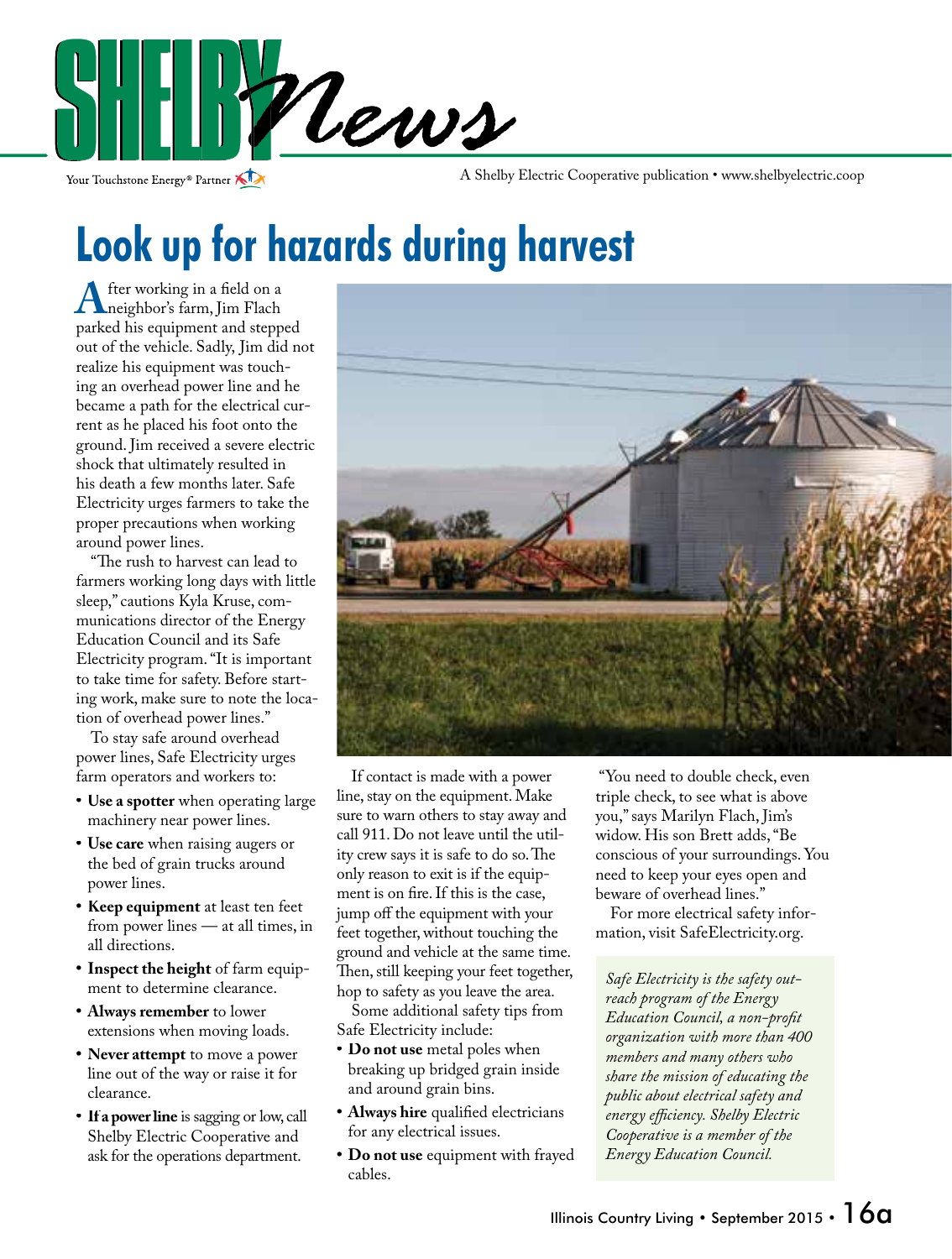# $\frac{1}{2}$

# **The results are IN!**

**THANK YOU to OUR**<br>MEMBERS who took the time<br>to fill out our member satisfaction to fill out our member satisfaction survey in May. This information is extremely valuable when determining how well your cooperative is working for YOU and gives us an idea of areas we need to work on.

 As all companies survey their consumers, the ACSI (American Consumer Satisfaction Index) is used to rank consumer satisfaction.



P.O. BOX 560 Shelbyville, IL 62565 **Phone: 217-774-3986 or 1-800-677-2612 www.shelbyelectric.coop twitter.com/YourCoop facebook.com/YourCoop**

#### **Office Hours:** 7:30 a.m. - 4:30 p.m.



This number allows companies to compare themselves with other companies and to benchmark themselves from year to year. In the last Association of Illinois Electric Cooperatives satisfaction survey, Shelby Electric Cooperative (SEC) ranked highest in the state over all other utilities with a score of 88. Investor-owned utilities scored drastically lower at 74, with other electric cooperatives averaging an 80. In May, SEC did our own survey and achieved an 83.

 While a score still above most utilities means great things for your cooperative, we asked for specific comments with regard to where we have fallen short of expectations. And clearly, we have some work to do.

 As we have analyzed the results, it has become very clear to the cooperative that our membership does not understand the rate adjustments that occurred in January 2014. While your board of directors made a very difficult decision, in the most fair and equitable way possible, we as a cooperative failed in communicating the reasons and rationale behind the changes. For that we apologize and moving forward will work harder to

give you the information you need behind these decisions.

 Members also expressed concern regarding energy efficiency programs, renewable energy and outages. We will also push to do a better job in communicating these opportunities, programs and information in the future.

 Once again, we would like to express our gratitude to those members who filled out our survey. Over 1,400 surveys were collected. We are very excited about the results and look forward to continuing to improve our service.

## **Congratulations**

...to the five members who received \$25.00 bill credits in our satisfaction survey credit drawing. The bill credits appeared as line items on their June statements.

> *Dennis L. Brown, Findlay James Davis, Assumption Ronald Crnich, Findlay Lucille Tex, Pana Zachary Rahn, Sigel*

## The following chart illustrates SEC's satisfaction rankings in 10 specific areas:

**Provides excellent customer service Conducts business in a professional manner Able to resolve issues or problems Employees are knowledgeable and competent Community involvement and support Communicates important information to members Has a minimum of outages Restores power quickly after an outage Charges reasonable rates Provides valuable programs and services** Provides information about energy efficiency **Supports renewable energy**

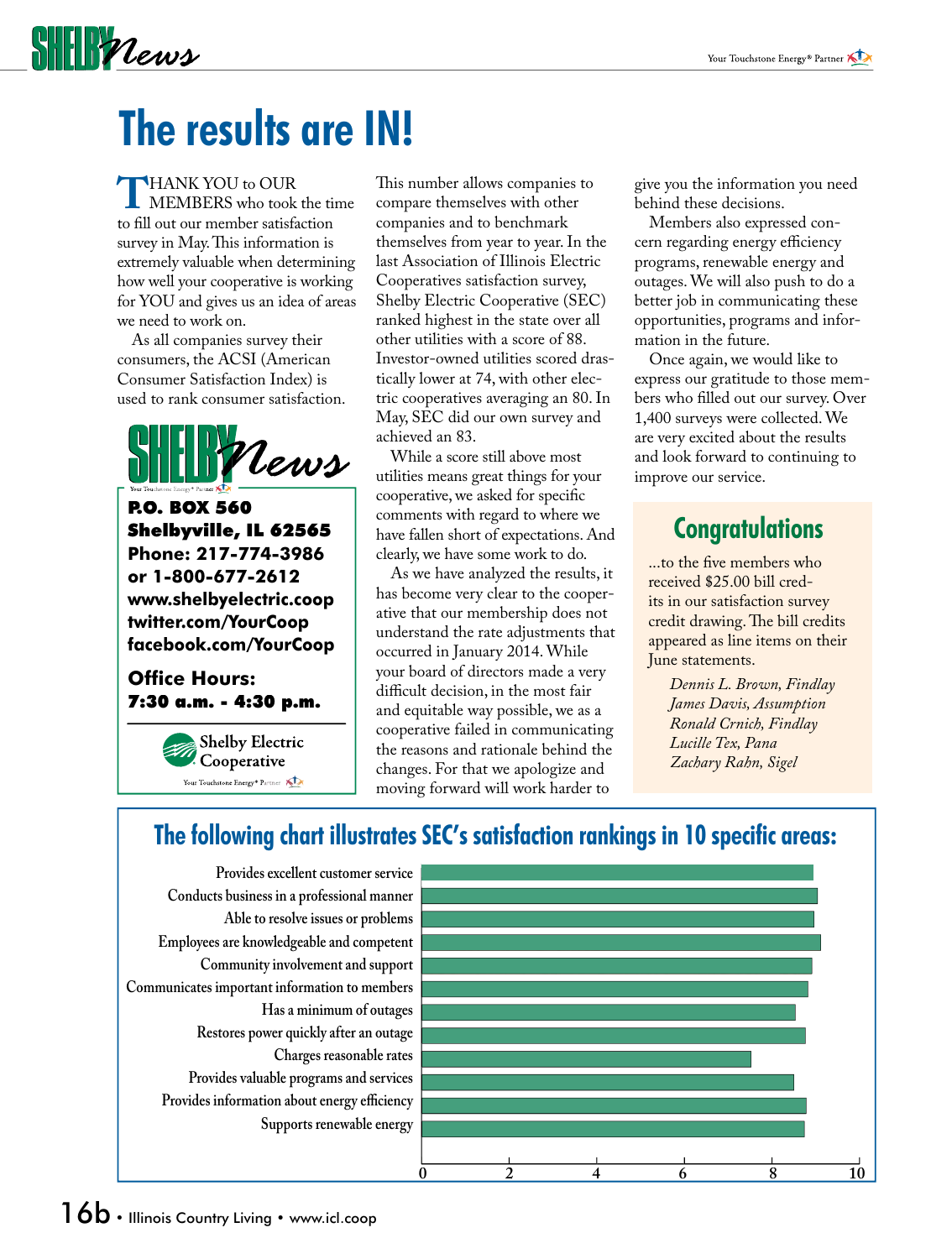

## **Cost of doing business**

**Y** Ou might recall in the June issue<br>digger derrick and this month we are digger derrick and this month we are going to go over some of the costs associated with building a substation. Substations are the heart of our system and provide the lifeblood of bringing power to member's homes, farms and businesses.

"Building a substation can eas-

ily reach one million dollars once you factor in all the material and labor costs," said Vice President of Engineering Jim Matlock. "Load growth, demand and age of older substations dictates changes to or building additional substations."

 When Shelby Electric Cooperative energized its' first lines in 1939 the co-op had two substations and today

we have twenty. It is hard to break down the specific costs of building a substation but in this picture we show some of the larger costs associated with the new Neoga substation, which went online in 2014. Two substations that are slated to be rebuilt in the future are Shelbyville and Velma. These upgrades help with better load and outage management.



- **Substation Transformer:** \$212,000 (7,500 KvA transformer lowers transmission voltage to a distribution voltage)
- **High Side & Low Side Structure:** \$104,000 (Includes all the metal components and the lightning rod structure)
- **Substation Regulators:** \$40,000 total for three regulators (Keeps voltage at proper levels for distribution of electricity)
- **Oil Circuit Reclosers:** \$22,00 total for 12 of them (OCRs or breakers for short)
- **Electronic Reclosers:** \$20,000 (These devices protect the equipment in the sub and the linemen)
- **6 SCADA Building: \$9,200** (The building contains all the SCADA equipment which allows communications between the cooperative and the substation and also allows the co-op to check equipment remotely)

**Fencing:** \$11,000 **7**

**Other:** \$52,000 (Metering equipment - TWACS)

**Associated Extras:** (Concrete, rock, other supplies, materials, wire and labor)